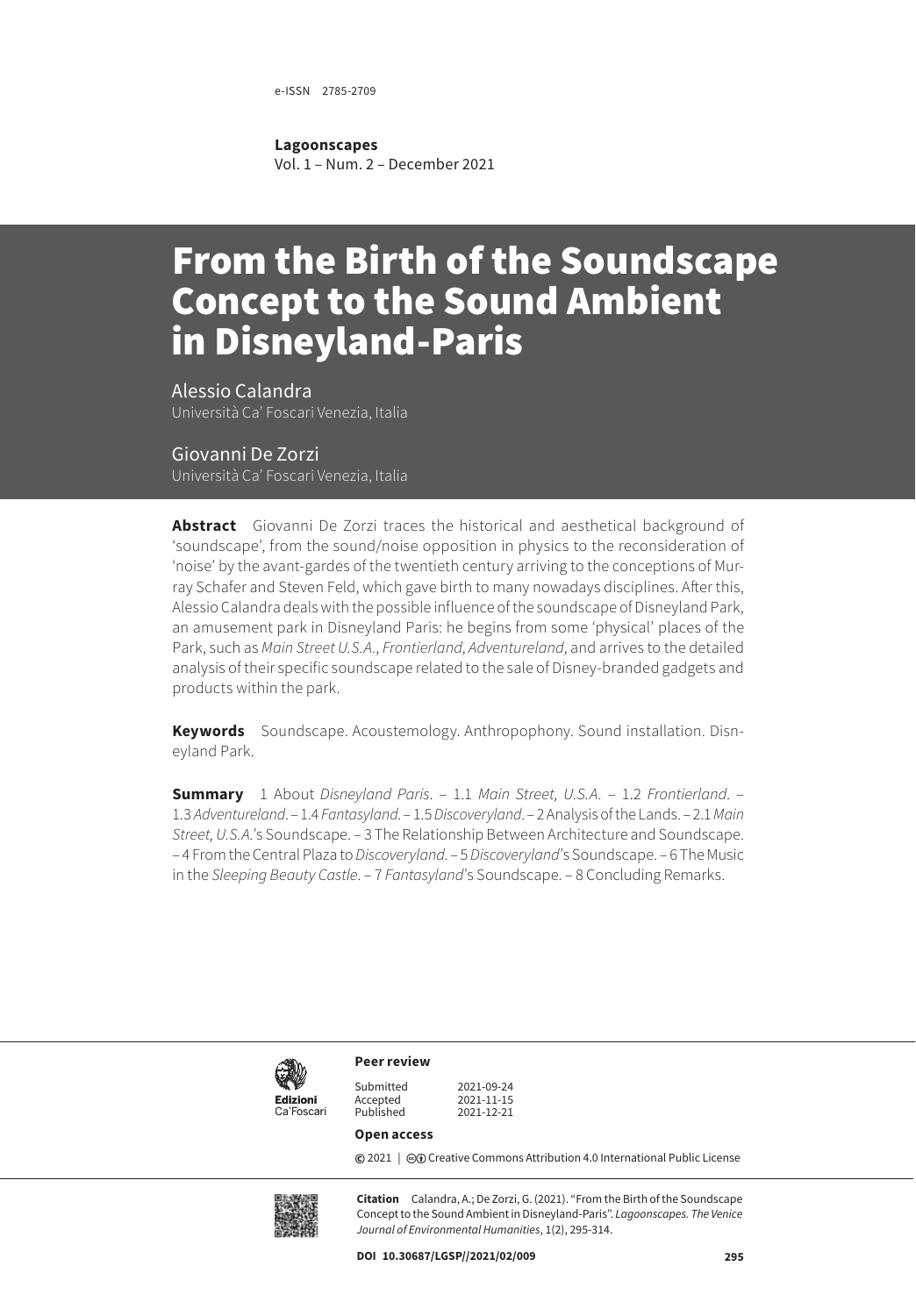This paper is a four-hand *sonata*: after a brief introduction by Giovanni De Zorzi who takes into exam the historical and aesthetical background of 'soundscape', Alessio Calandra will deal with the possible influence of the soundscape of Disneyland Park, an amusement park in Disneyland Paris, related to the sale of Disney-branded gadgets and products within the park.

I will begin with a fundamental theme in music and musicology as is the opposition sound/noise. According to the Physics definition, a regular wave produces a sound while an irregular wave produces a noise, an undetermined sound that cannot be analysed according to the usual parameters of frequency, pitch and timbre. Maybe the echo of this concept unconsciously reappears in nowadays colloquial expressions, which puzzles me, such as 'the noise' of sea or 'the noise' of rain.

Of course, the acoustic physics definition cannot resolve a question that is deeply intertwined with the aesthetic canons of a given culture and with the tastes of a single listener: in the same musical culture, for instance the Euro-American one, the sound of a violin can be a torture for a listener who perceives it as screechy, while a *thrash metal* / *noise punk* tune can be delightful for the fan and, vice versa, a torture for a listener who does not appreciate this genre. The issue becomes more acute when we deal with music from a culture that is geographically and culturally 'distant': early accounts of Western travellers hearing the music of other cultures abound in terms such as 'noise' and 'cacophony'.

During 20th century, western art music arrived, with its avantgardes, to a redefinition of the concept of 'music' that overcame the crucial opposition sound/noise: the first case was, as far as I know, the *intonarumori* (literally, 'noises tuning') machines invented by futurist musician and composer Luigi Russolo (1885-1947): each instrument consisted of a wooden parallelepiped with a cardboard or metal speaker at the front, the player pressed buttons and operated levers to set the machinery in motion and control its dynamics. Inside the *intonarumori* consisted of metal wheels, gears and metal strings that were put in movement by the rotation of a manual handle operated by the 'musician', who could control and modify the pitch of the notes operating a lever placed in the upper part of the instrument, varying the length of the strings. According to the noise produced, the instruments were classified into families (crackers, gurglers, rumblers, buzzers, bursters, hissers, crumplers and howlers)<sup>1</sup> but it seems worthy of note that each of these families were then sub-

<sup>1</sup> In Italian: crepitatori, gorgogliatori, rombatori, ronzatori, scoppiatori, sibilatori, stropicciatori and ululatori.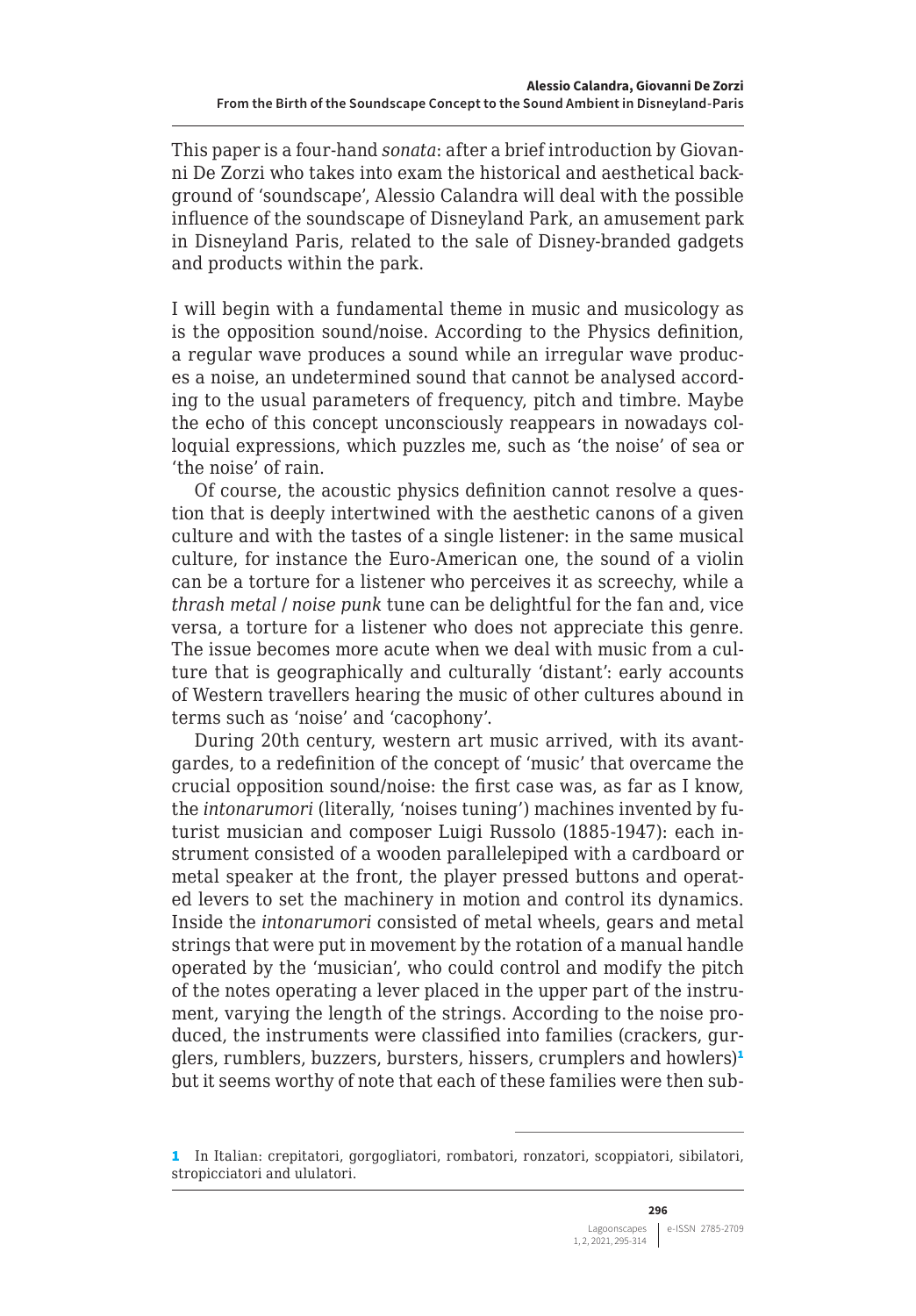divided in various registers as soprano, alto, tenor and bass, respecting, in a sense, the canonical differentiation in vocal registers that we find throughout the whole history of Euro-American Art Music.

The first public performance of an *intonarumori* took place on June 2nd 1913 at the Teatro Storchi in Modena where Russolo, with its young Futurists colleagues, played a *scoppiatore* (burster). The performance was a *succès de scandale* that, retrospectively, was a real innovative and groundbreaking episode in the European artistic avant-gardes. This was followed by concerts for *intonarumori* that Russolo gave in Milan, Genoa and London, at the Coliseum Theatre, in 1914. After the First World War, Russolo presented three concerts for *intonarumori* in Paris (1921) and then he composed an *accompagnamento intermittente* (intermittent accompaniment) for *intonarumori* in the Futurist Opera *Il tamburo di fuoco* (The Fire Drum) by Filippo Tommaso Marinetti (1876-1944), published in Milan by Sonzogno in 1922, over the more 'canonical' musical interludes (*intermezzi musicali*) scattered throughout the opera and composed by Futurist composer Francesco Balilla Pratella (1880-1955).

The *intonarumori* can be considered as the beginning of an history of attempts to overcome the old aesthetical sound-noise opposition; in this history stand out the experiments with music tapes made, between 1950s and 1960s, by Bruno Maderna (1920-1973), Luciano Berio (1925-2003), Luigi Nono (1924-1990), Karlheinz Stockhausen (1928- 2007); similar experiments were made by George Martin (1926-2016) at the Abbey Road Studios for *The Beatles* records, beginning with "Tomorrow Never Knows" from the album *Revolver* (1966) onwards.

The use of machines takes us to the 'Generative Music' invented by Brian Eno (b. 1948), an ever-changing and self generating music created by a mechanical system; such a system gradually evolved, with technology, from his album *Discreet Music* (1975) until nowadays. Finally, we should consider the synthesisers and the DJ turntables as 'machines', so present in nowadays soundscapes: all these machines are 'in debt' with the *intonarumori* and its inventor Luigi Russolo.

Four years after the Futurist *soirée* at the Teatro Torchi in Modena, we note the ticking of typewriters, the bang of a revolver and the car horns in *Parade* (1917) by Erik Satie (1866-1925), with libretto by Jean Cocteau (1889-1963) and scenes by Pablo Picasso (1881-1973). A decade later, Edgar Varèse (1883-1965), in his *Amériques* (1926-1929), composed a vivid representation of New York City soundscape (but the term did not yet exist…) incorporating its howling police car sirens in the score. It seems curious that 'noises' were introduced here as sonic and iconic signs of a new cityscape and a new society. Be that as it may, the sirens returned in its successive *Ionisation* (1931), which is built on percussions, indefinite or relatively definite in musical pitch, on sirens and, interestingly, on an instrument called 'lion's roar' because the indefinite sound/noise that it produces resem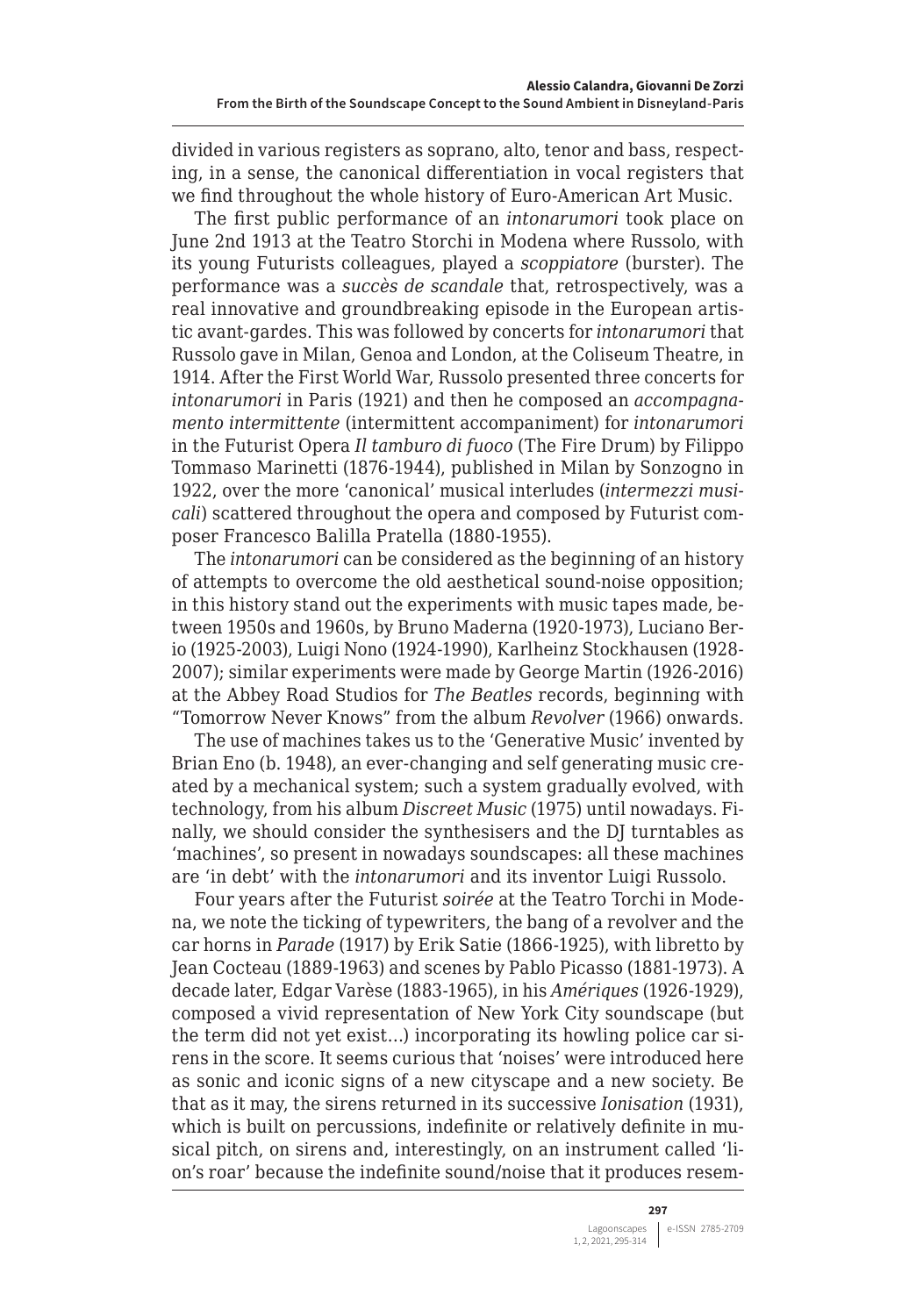bles to a 'roar': such an instrument is defined by ethnomusicologists as a 'friction drum' because it has a drum head and a cord or horsehair passing through, producing an articulate and yet indefinite and powerful sound/noise.

This instrument leads us to the many non-Western music instruments reflecting a non-Western aesthetic that do not care about categories of Sound and Noise, as is the ancient *Bull Roarer* (or *Rhombus* or *Turndun*) that we find among the Aborigines of Australia as well as in many other cultures of the planet, which is at the same time a ritual musical instrument, the voice of the spirits, and a device used for communicating over great distances.

In western music avant-gardes history the masterwork *4′33″* composed in 1952 by the genial John Cage (1912-1992) stands out as a turning point: the performer sits down at the piano, opens the piano lid, opens the scores and observes four minutes and thirty-three seconds of… silence in three movements (!). The work is a multi-faceted masterwork that, at the same time, is an ironical provocation in the Dadaist *esprit*; one of the first examples of 'performance-art' and a Buddhist *zen* meditation on emptiness. Besides all interpretations, the composition focuses on silence, a silence that does not exist in nature so that gradually in the concert-hall emerges a *soundscape* composed by the sounds of the audience (a listener yawning, coughing, rattling in his/her bag) and by the same environment of the performance (a car passing in the distance, a leaf falling from its tree, a cat meowing, a man calling someone in the street etc.).

*4′33″* subtly influenced the same Soundscape concept, which can be defined as the acoustic environment perceived by humans, in context. The term was originally coined in 1969 by Michael Southworth in his article "The Sonic Environment of Cities" devoted, again as above, to the urban soundscape. The term was then used and 'popularised' in many articles and books by the late Canadian composer Raymond Murray Schafer (1933-14 August 2021) who recently left us and to whom I dedicate these lines.

More than fifty years after its coining, the meaning of the term 'soundscape' depends nowadays on the discipline, spanning from urban design to ecology: in the particular perspective of this article, it is important to separate soundscape from the acoustic environment. The first can be defined as a sound, or a combination of sounds, that forms or arises *from* an immersive environment, while the second can be defined as the combination of all the acoustic resources, natural and artificial (a decisive point for the next pages), within a given area as *modified by* the environment.

Following this distinction, we have new disciplines as acoustic ecology (or even soundscape ecology) in which the term soundscape refers to: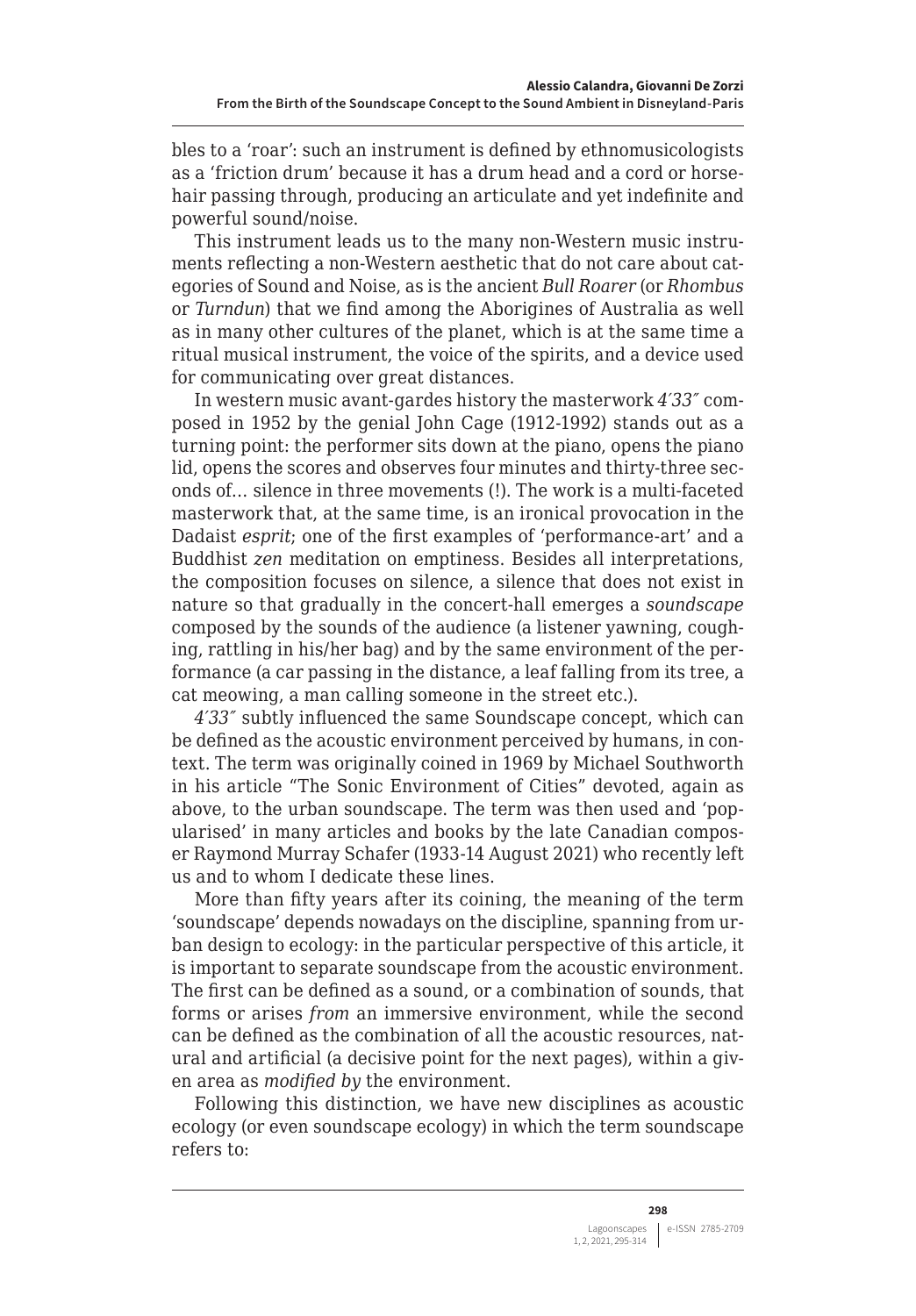- 1. natural acoustic environment, consisting of sounds from Nature (animals, trees, plants etc.). More specifically, the term 'biophony' designate the collective habitat expression, while the term 'geophony' is applied for the sounds of weather and other natural elements;
- 2. environmental sounds created by humans, defined also as 'anthropophony' as are controlled sound, music compositions, sound design or sounds of mechanical origin, all resulting from the use of industrial technology.

Nowadays (2021) under the umbrella term 'soundscape' we find a mixed set of definitions referring to scientific disciplines and performing arts such as acoustemology, ambient music, antropophony, biomusic, ecoacustic, geophony, musique concrète, noise map, program music, sound art, sound installation(s), sound map, sound sculpture, soundscape ecology, space music, underwater acoustics.

All these disciplines were and are more or less influenced by the scientific researches made by Steven Feld (b. 1949), an American musician, ethnomusicologist, anthropologist and linguist who worked for many years with the Kaluli (Bosavi) people of Papua New Guinea. The first fruit of this research on the field was his monograph *Sound and Sentiment: Birds, Weeping, Poetics, and Song in Kaluli expression* (University of Pennsylvania Press, [1982] 1990). Together with the many books that followed *Sound and Senti*ment, we should remember his many carefully recorded works: *Music of the Kaluli* (Institute of Papua New Guinea Studies, 1981); *The Kaluli of Papua Nugini: Weeping and Song* (Bärenreiter Musicaphon, 1985); *Voices of the Rainforest* (Rykodisc 1991); *Rainforest Soundwalks: Ambiences of Bosavi, Papua New Guinea* (Earth Ear, 2001); *Bosavi: Rainforest Music from Papua New Guinea* (Smithsonian Folkways, 2001); *Bells and Winter Festivals of Greek Macedonia* (Smithsonian Folkways, 2002); *The Time of Bells*, vols 1-2, 2004; vol. 3 (with Nii Noi Nortey, 2005); vol. 4 (2006).

Concluding this short introduction, let me remember some days passed in Venice with Steven Feld recording the soundscape of the city: his deep immersion in the sounds that surrounded us showed me a real deep meditation state while listening, and made me discover a new dimension in which we often move too absent-mindedly and carelessly. With my gratitude for Steven Feld's teaching, I leave the floor to Alessio Calandra and to his experience in *Disneyland Paris*.

Giovanni De Zorzi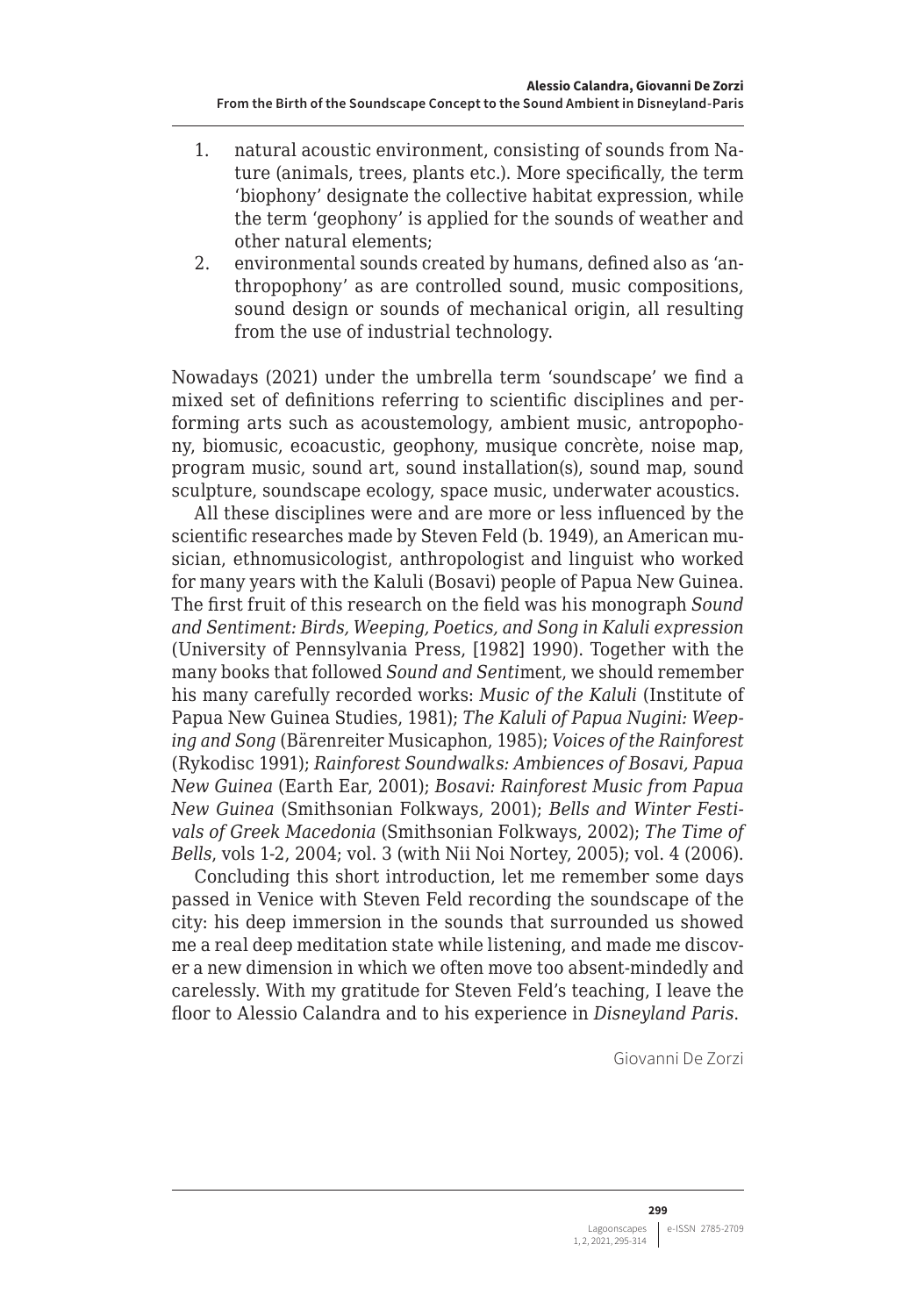# <span id="page-5-0"></span>1 About *Disneyland Paris*

*Disneyland Paris* is an ensemble of two amusement parks, *Parc Disneyland* and *Parc Walt Disney Studios*, situated in an area 32 km east of Paris. It originally opened to the public under the name of "EURO Disney" on April 12, 1992, though the name was subsequently changed to the current one. The most iconic feature of *Disneyland*, which also serves as its symbol, is a castle based on the animated picture *Sleeping Beauty*. The *Sleeping Beauty Castle* is clearly visible only after entering from the main gates of the park, which are situated under a hotel that hides the gorgeous building to the outside world. The Castle is situated in the centre of the park, in an area called Central Plaza, and is visible from all the surrounding areas: *Main Street, U.S.A.*, *Frontierland*, *Adventureland*, *Fantasyland* and *Discoveryland*.

#### **1.1** *Main Street, U.S.A.*

After entering the park, visitors walk across the first thematic area, which is dedicated to shopping, with stores, bar, stands and restaurants. The *Main Street* was inspired by Walt Disney's hometown and is supposed to recreate the main street of a stereotypical city in the U.S. during the beginning of the 1900s. When presenting it to the public, Walt Disney said:

For those of us who remember the carefree time it recreates, Main Street will bring back happy memories. For younger visitors, it is an adventure in turning back the calendar to the days of their grandfather's youth. (Sussman, Hollander 2015, 51)

In order to effectively recreate the historical period, characterized by the introduction of electricity among other innovations, there are both electric and gas lighting systems in the *Main Street*. The former is placed along the building roofs and the shops' walls, while the latter lights the street that leads from the park gates to the *Central Plaza*.

#### **1.2** *Frontierland*

A path across a wooden structure – called *Fort Comstock* – leads the visitors from the *Central Plaza* to *Frontierland*. This area is based on the cinematographic representation of the Far West. In the centre of *Frontierland* there is a huge artificial lake with an island made of red cement hills, which host one of the most spectacular roller coasters ever built in Europe.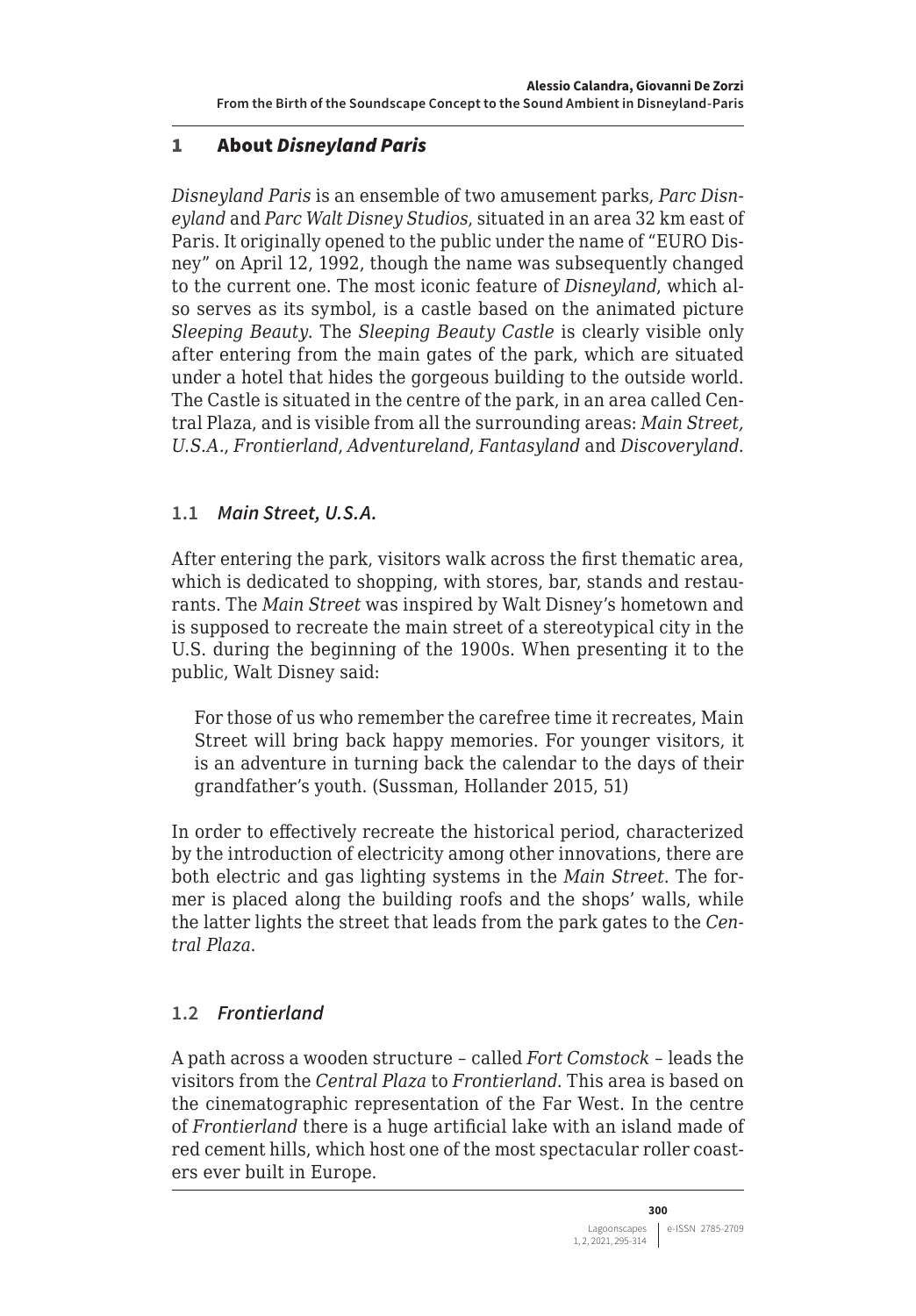# <span id="page-6-0"></span>**1.3** *Adventureland*

*Adventureland* is the biggest and most heterogeneous thematic area; it contains worlds completely different from one another, with rides and buildings based on *Indiana Jones*, *Pirates of the Caribbean*, *Aladdin*, *Robinson Crusoe*, and *The Lion King*. The area is characterised by a thick vegetation – varying between autochthonous species and tropical plants – and a big artificial lake with a central island that is connected to the shore by numerous suspension bridges.

# **1.4** *Fantasyland*

Passing through the *Sleeping Beauty Castle*, the visitors then reach *Fantasyland*, dedicated to Disney's tales and aminated classics. The castle's yard is dedicated to king Arthur and the carousel – as the name *Le Caroussel de Lancelot* suggests – to Lancelot. *Fantasyland*  includes attractions dedicated to *Alice in Wonderland*, with a hedge maze leading to the *Queen of Hearts' Castle* and a ride with the spinning teacups of the *Mad Hatter*. Additionally, there are some *Dark Rides*<sup>2</sup> with carton cut-outs of the characters from *Snow White*, *Pinocchio* and *Peter Pan*. All Disneyland parks' *Fantasyland* areas include "*It's a Small World"*, an attraction created for the *New York World Fair* in 1964-65, which celebrates the children from all around the world by playing the homonymous song.

#### **1.5** *Discoveryland*

A path surrounded by streams running through a Moon-like setting links the *Central Plaza* to *Discoveryland*. The buildings in this area are inspired by Jules Verne, George Meliés and Leonardo da Vinci, and recreate what past eras imagined the future would look like. *Discoveryland* is broadly dedicated to the *Star Wars* franchise and to *Toy Story*'s Space Ranger *Buzz Lightyear*.

# 2 Analysis of the Lands

Aside from being the only connection from the entrance gates to the centre of the park, the *Main Street* is a shopping area where visitors can buy gadgets and souvenirs and rent wheelchairs or strollers for

<sup>2</sup> Rides and attractions on rails or water that run through buildings are generally called *Dark Rides*.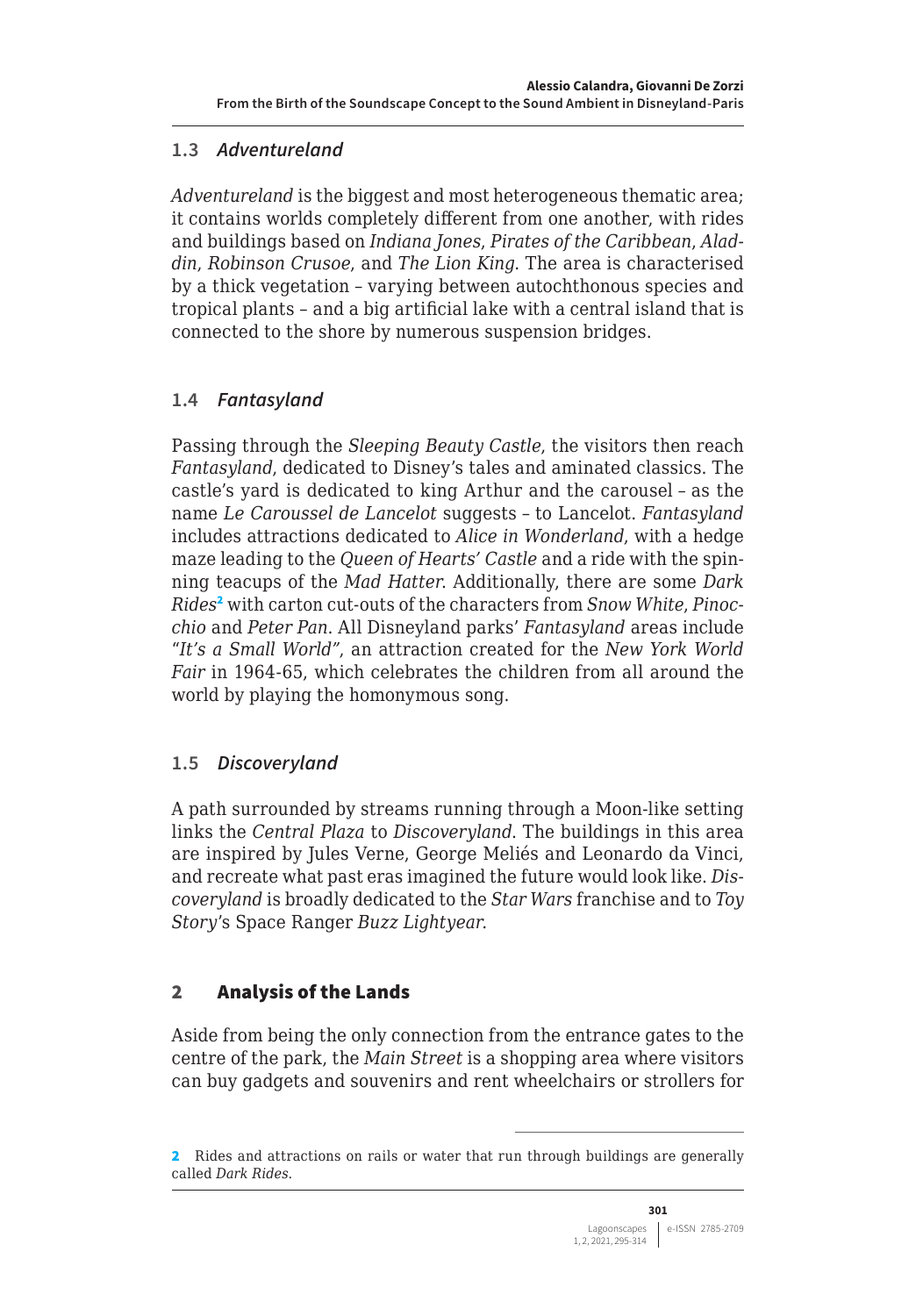<span id="page-7-0"></span>people with reduced mobility. There are also several bars and stands for quick meals or proper restaurants for a more relaxed lunch or dinner. Making the visitors walk through a commercial street in order to motivate them to buy gadgets or other services is a typical element of amusement parks.

J.B. Kaufman (b. 1955), a Cinema historian and author of numerous books about the Disney universe, argues that the *Main Street*'s architectural structure must be alluring and pleasant to the public, and this is the reason why

the buildings of the *Main Street* appear to us as playhouses and encourage us to enter them, but their interior is always a concealed supermarket, where people buy obsessively under the impression that they're still playing a game. (Eco 1977, 54; transl. by the Author)

The idea of buying *while* playing is often an integrated part of rides and attractions, some of which directly lead to the stores that sell dedicated merchandising. Based on this, it is safe to assume that of the fundamental characteristics of the Disney Parks experience is the naturalisation of consumerism. Kaufman additionally argues that this is favoured by an architectural style that is more effective than a traditional one: the pavements are coated with a special, colourful layer that is more elastic than normal asphalt, allowing the visitors to walk for longer periods without straining their feet or getting tired. The *Main Street* has also been mapped out specifically to make its cleaning more efficient, meaning that the area is always particularly tidy despite the daily thousands of visitors that cross it.

# **2.1** *Main Street, U.S.A.***'s Soundscape**

In the book for *Disneyland*'s 25th anniversary, a passage on the *Main Street* states:

Ce sont les plus discrètes de toutes les musiques des parcs Disney. Pourtant, elles ont toutes leur importance. Les musiques d'ambiance de Disneyland Paris vous accompagnent discrètement à chaque instant de votre visite. (*Disneyland Paris de A à Z*, 2017, 223)

The adverb 'discreetly' is used loosely: music is always present everywhere and, especially in the *Main Street*, the visitors can have the impression that the background music is played at a higher volume than in other areas of the park. This is incorrect, as the average dec-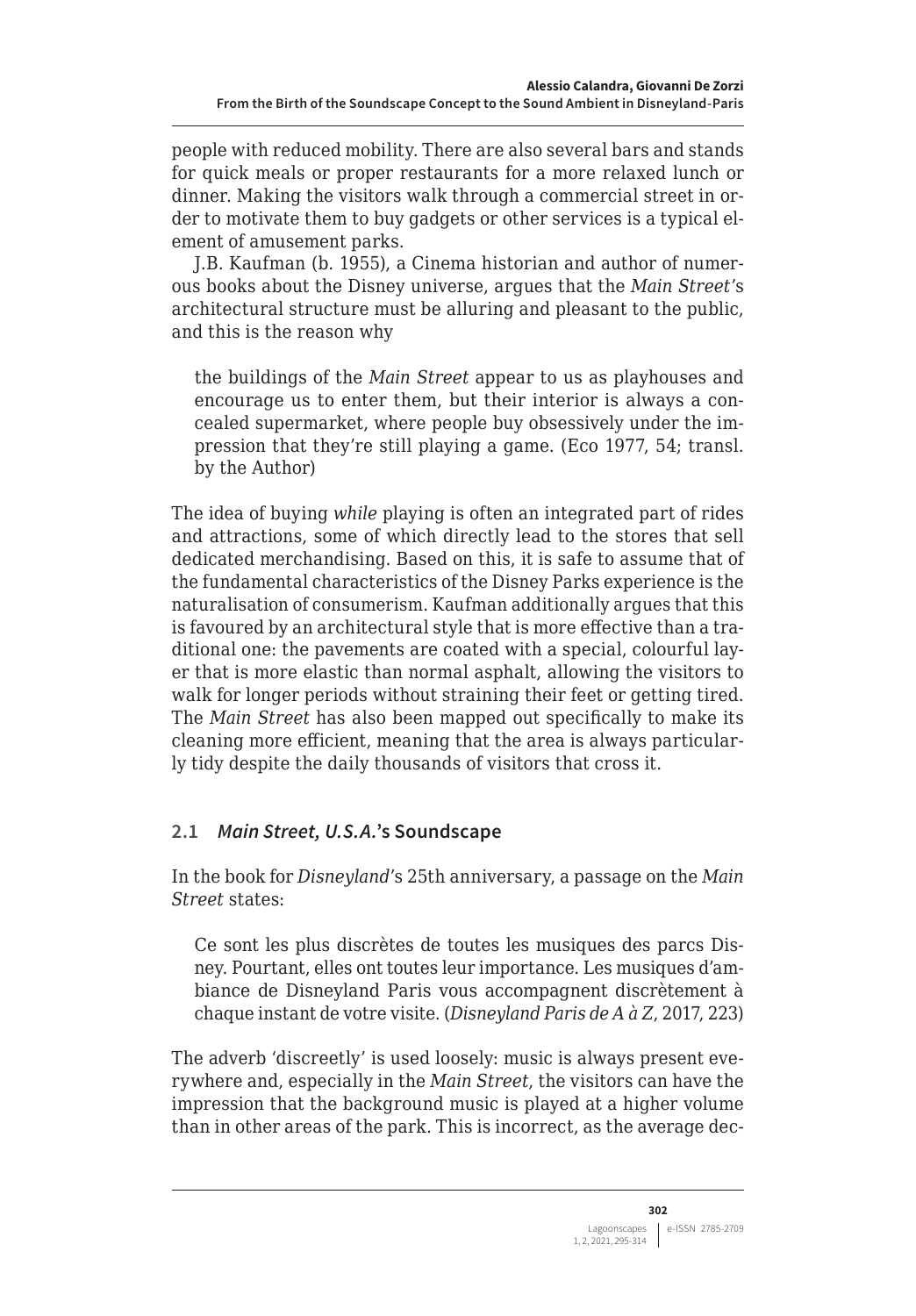<span id="page-8-0"></span>ibel level of 80 dBs<sup>3</sup> is consistent throughout the entirety of *Disneyland*. It is likely that the perceived loudness is caused by the rhythmic assortment of the songs, ranging from 70 to 120<sup>4</sup> BPMs, which is consistent with the setting in time and place recreated.

Unlike other areas, *Main Street* does not have mechanical rides or carousels playing music, but there are two attractions that convey the feeling of travelling back in time to the nineteenth century: the *Horse-Drawn Streetcars* and the *Main Street Vehicles*. The formers reproduce the clopping of horseshoes on the ground, while the latter are accompanied by the sound of an internal combustion engine and the horn of an old car, which is used as a warning for pedestrians that may inadvertently walk too close to the moving cars. Both attractions function as actual transportation means, taking the visitors from the park's gates to the Central Plaza.

If the whole area were to be analysed according to Bernie Krause's category system (Krause 2012), it would be described as "lacking any geophonic or biophonic sounds" – with the exceptions of the occasional *Horse-Drawn Streetcars* passing – in favour of anthropophonic sounds. The music genre is consistent through all shops, though each one plays a specific playlist with a slightly lower volume than the *Main Street* itself.<sup>5</sup>

#### 3 The Relationship Between Architecture and Soundscape

The architecture of the *Main Street*, along with the musical choices, encourages the phenomenon of 'impulse buying': the visitors are drawn to the unplanned buying of goods that are certainly not part of their prime necessities. These impulsive purchases are among the main forms of economic profit for amusement parks.

There have been numerous studies on the relationship between architecture and soundscape, starting from McClelland (1951) and Berlyne (1971; 1972). The *optimal arousal theory* was formulated based on their findings: a small addition to the environment, such as the introduction of background music or a faint scent, can enhance the sensorial experience of the clients in a shop. The combination of these two elements has the effect of creating a positive 'relationship' between the visitor, the store, and its services – ultimately increasing the likelihood of impulse buying.

<sup>3</sup> Average value measured between December 19 and 22, 2018, in different times of the day.

<sup>4</sup> See fn. 3.

<sup>5</sup> See fn. 3.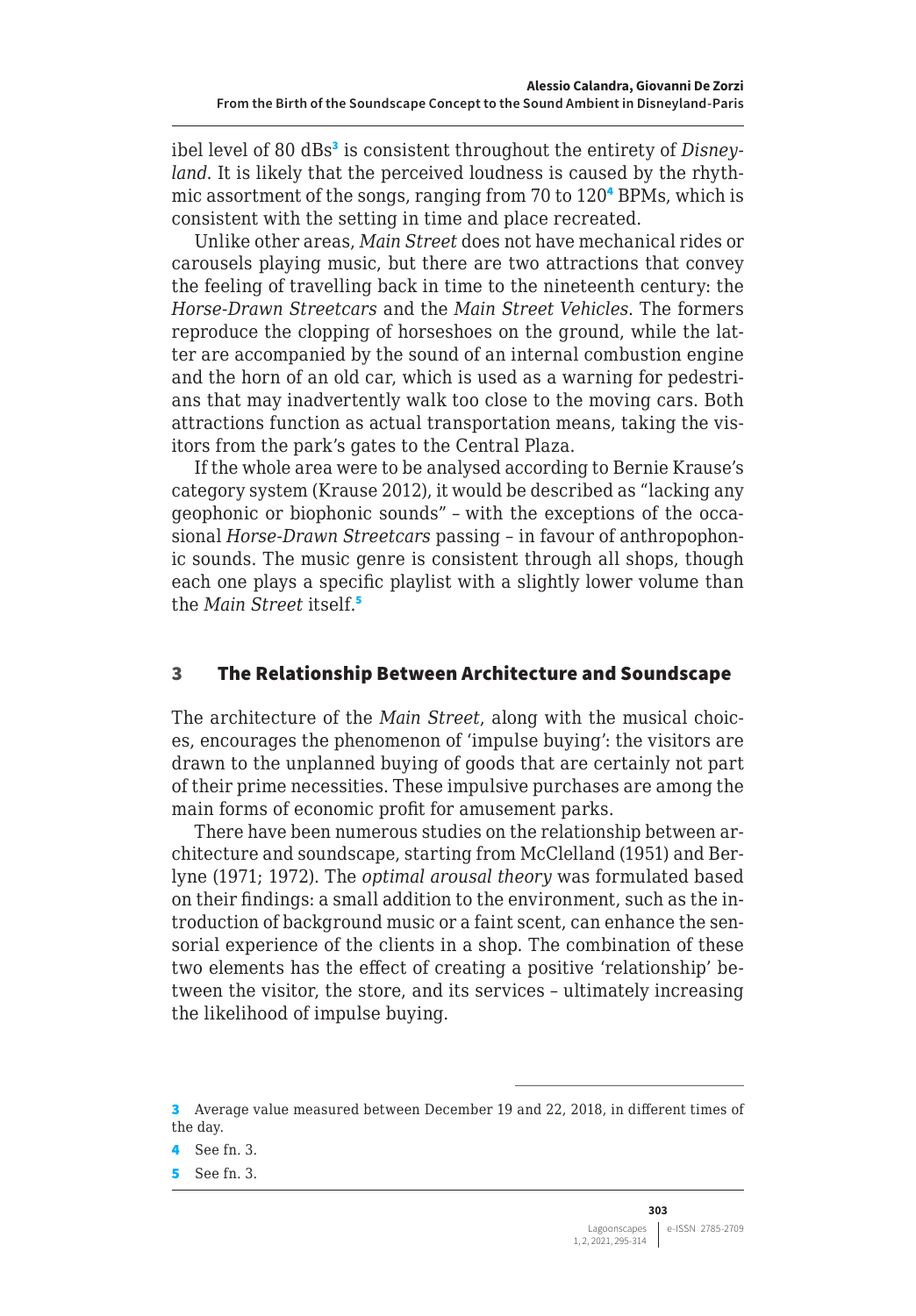<span id="page-9-0"></span>The *optimal arousal theory* is also supported by Anna S. Mattila and Jochen Wirtz (2001) in *Journal of Social*, who highlight how any incongruence between soundscape and architecture results in the environment feeling heterogeneous, with an overall lower quality of the buying experience of the clients. The two authors propose that:

When the arousal qualities of two ambient cues match (that is, high (low) arousal scent and high (low) arousal music), this stimulus congruency should lead to an enhanced perception of the Servicescape. Conversely, incongruence between the ambient factors (that is, high (low) arousal scent and low (high) arousal music) should have an adverse impact on consumer perceptions of the environment, including approach and impulse buying behaviours and satisfaction. Consequently, we propose the following:

H 1: Matching arousing dimensions of scent and music (i.e. high/ high or low/low arousal conditions) will lead to enhanced a) pleasure, b) approach, c) perceived positivity of the store environment, d) impulse buying and e) satisfaction, compared to mismatch conditions (i.e. high/low or low/high). (2001, 278)

An alternative theory on the ambiance's incongruence argues that, when faced with stimuli that are slightly different from their expectations, people tend to look for additional information on a specific product, effectively spending more time on the buying process and avoiding an impulsive purchase (McKinney 1996).

# 4 From the Central Plaza to *Discoveryland*

The transition from *Main Street, U.S.A.* to the *Central Plaza* to the futuristic area of *Discoveryland* is anything but consistent from a sonic point of view. Although the areas are not separated by physical doors or gates, the background music for *Discoveryland* can be heard as soon as visitors leave the *Central Plaza*. Additionally, there are several waterfalls, which are able to overpower the different music and create a strong geophony. These natural sounds are intrinsically and culturally relevant to visitors, since they confer an artistical and aesthetically pleasing feeling to the place, even though an amusement park can be considered a 'non-place'.

It is important to note how geophonic sounds directly affect people's ability to form a connection with nature. The US federal National Park Service, which takes care of national parks, monuments, and other protected sites, underlines the importance of uncontaminated soundscapes: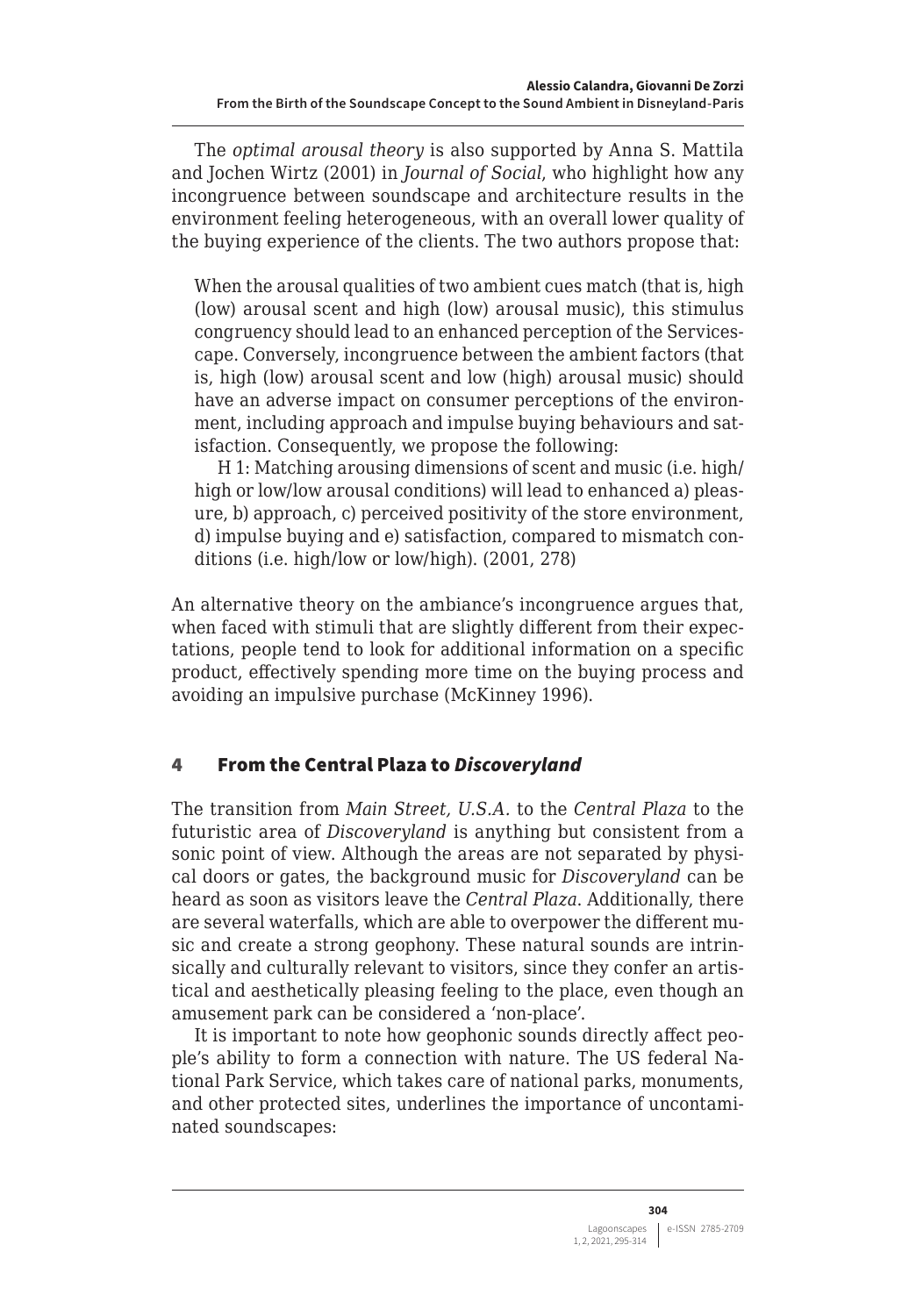<span id="page-10-0"></span>The Service will restore to the natural condition wherever possible those park soundscapes that have become degraded by unnatural sounds (noise) and will protect natural soundscapes from unacceptable impacts.

Using appropriate management planning, superintendents will identify what levels and types of unnatural sound constitute acceptable impacts on park natural soundscapes.

The frequencies, magnitudes, and durations of acceptable levels of unnatural sound will vary throughout a park, being generally greater in developed areas. In and adjacent to parks, the Service will monitor human activities that generate noise that adversely affects park soundscapes, including noise caused by mechanical or electronic devices.

The Service will take action to prevent or minimize all noise that through frequency, magnitude, or duration adversely affects the natural soundscape or other park resources or values, or that exceeds levels that have been identified through monitoring as being acceptable to or appropriate for visitor uses at the sites being monitored.<sup>6</sup>

Although *Disneyland* is clearly not a natural site, Walt Disney and his brother, Roy Disney (1893-1971) mostly anticipated these norms from the inauguration of the first park, treating it as an actual 'place'. Both brothers were very much aware of the how human senses are engaged by natural sounds, which provide information about the elements in the surrounding environment: a decent amount of information about a situation is conveyed through sounds. Because of this, a natural environment is the richest phonic soundscape that human beings can possibly experience.

When analysed through this perspective, Raymond Murray Schafer's works acquire new relevance (Schafer 1977). Schafer argued that urban soundscapes convey very little acoustic information and increase a sense of separation between nature and mankind: the sounds in a natural environment are not something people instinctively avoid, e.g. intense honking of car traffic, but rather something that is desired and appreciated.

#### 5 *Discoveryland*'s Soundscape

*Discoveryland* is the area with the highest concentration of rides and attractions, most of which are of modern construction. Because of this, a lot of people visit them, often resulting in unpleasant crowds

<sup>6</sup> <https://www.nps.gov/orgs/1548/upload/ManagementPolicies2006.pdf>.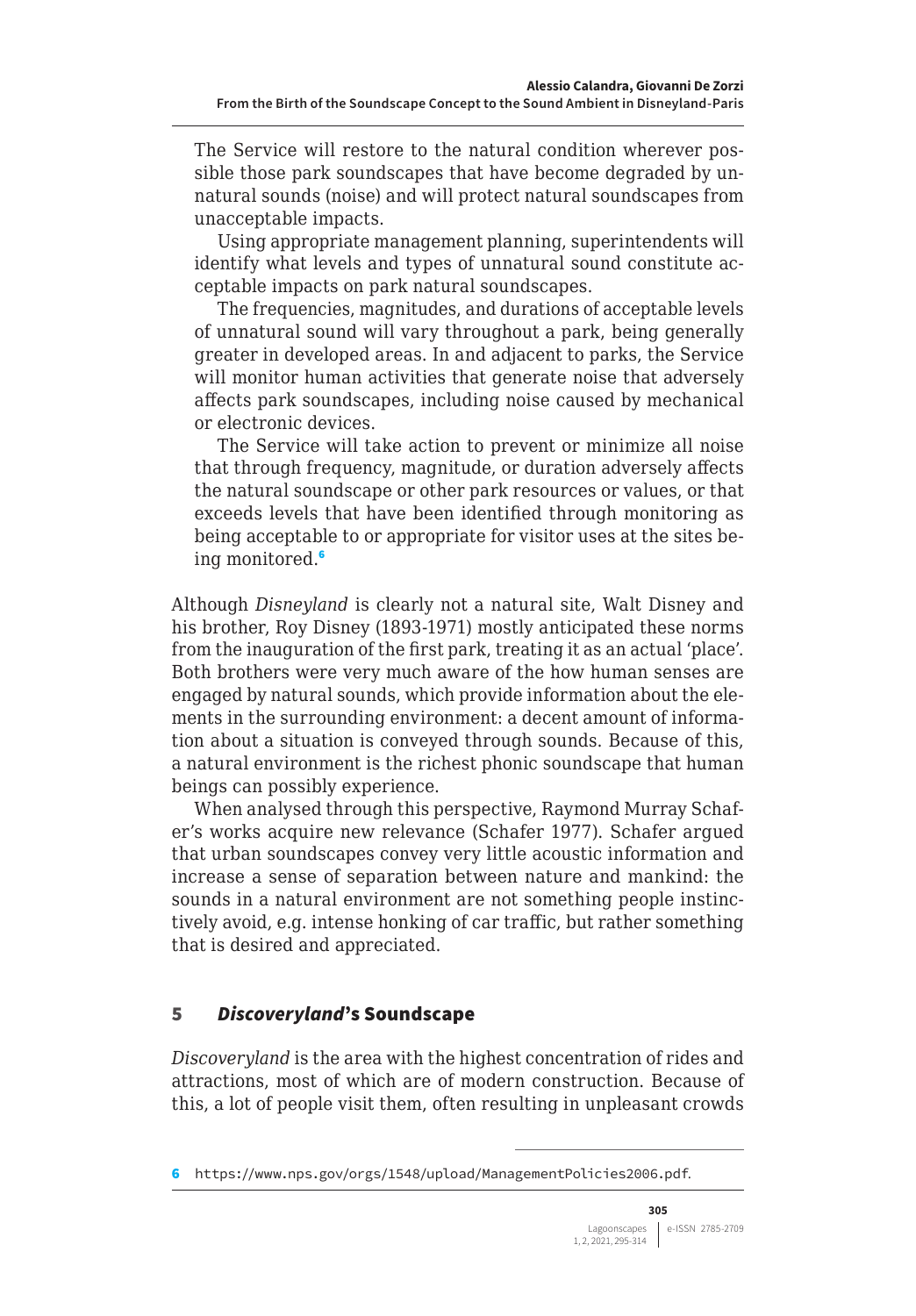forming during peak moments of the day. Such crowding negatively impacts the decisional process of visitors, who are given the feeling of a less pleasant experience and a lack of control, resulting in a reduction of the overall time spent in the stores and, consequently, of the purchases (Hui, Bateson 1991).

In general, crowds outside of a store around the world are considered out of the management's control, but in the perspective of *Disneyland Paris* big crowds are an issue that affects all the rides and additional services offered by the park. Crowding generates unsatisfaction in the visitors and must be avoided as best as possible. An attempt to compensate for these situations, giving the visitors the impression of a less busy area, consists of external stimuli that shift the attention from the issue and generates positive feelings through colours that transfer the attention and encourage purchases (Singh 2006). In fact, colours have been found to influence more than half of the unconscious expectations of a potential buyer in a new or unfamiliar shopping context. Different colours can stimulate a variety of emotions and feelings that cannot be consciously controlled. The perception of crowding partially depends on the complexity of the internal and external design and can be tweaked through the variation of colour of the room and building (Bauma, Glenn 1976).

Colours can generally be divided into two categories: warm colours, which include red, orange, yellow, and cold colours, which include green, blue, purple. White is generally considered a neutral colour. Warm colours are emotionally stimulating and distractive, whereas cold colours – especially blue – convey a feeling of tranquillity, calm and pleasantness. It is notable that red has an influence not only on the psychological level, but also on the physiological one, and has been observed to directly influence blood pressure, respiratory frequency, and skin conductance.

The colours that dominate the exterior of a building are an important factor in the visitors' response. Belizzi, Crowley and Hasty (1983) conducted an experiment on the response to the exterior design of shops by observing how the perception of crowding changed for two stores, whose outside was respectively painted in orange and blue. Additionally, they studied the effects on the perceived quality of product and service based on the different colours for the same setup in the storefront windows. While the level of crowding was consistent outside of the two stores, the blue store window led to a reduced perception of it. Additionally, the calming feeling caused by the colour blue gave the clients the impression of a higher quality of the service and goods. Overall, people belonging to the test sample that interacted with the blue themed store were more motivated and positively influenced in their shopping intentions (Bellizzi, Crowley, Hasty 1993).

Considering these factors, the prevalence of cold colours (blues and greens) in the buildings and neon light-shaped LEDs in *Dis-*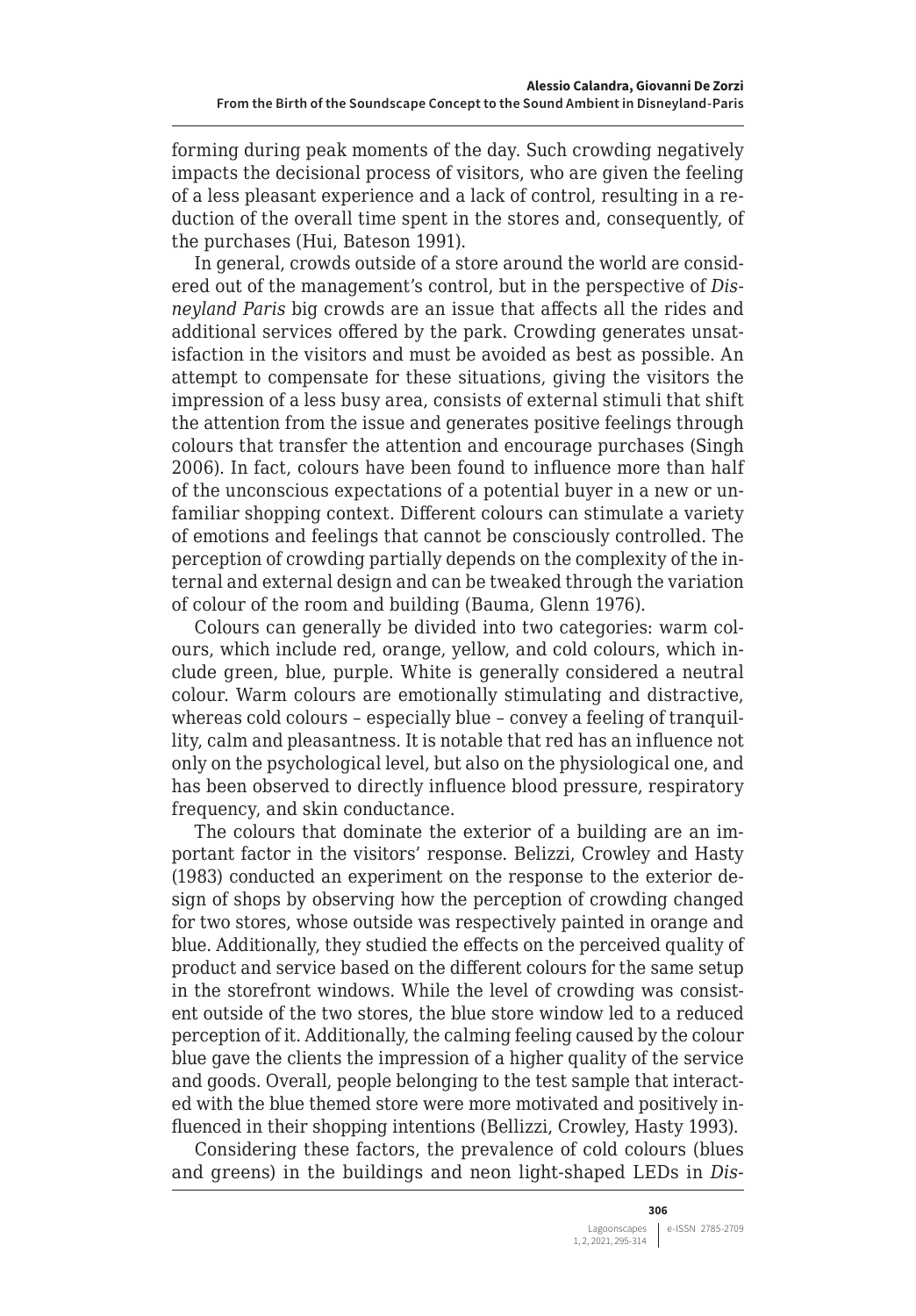<span id="page-12-0"></span>*coveryland* does not come as a surprise. The deliberateness of this chromatic choice becomes especially apparent when comparing *Discoveryland* to the corresponding areas in other Disney amusement parks – called *Tomorrowland*s – that are strongly based on the colour white.

Colours are not the only factor that plays a role in altering the perception of a crowd, masking it as a more pleasant experience. As seen in previous paragraphs, the close interaction between the architectural choices and the soundscape generates some additional stimuli. These can vary depending on the parameters of value, intensity and complexity.

- 1. Value depends on the ability of the client to discern between different colour hues, differentiate a happy song from a sad song, and overall *evaluate* the usefulness of the various environmental information.
- 2. The intensity of a stimulus can be controlled through the choice of colours and possibly the addition of a scent in the environment; from a musical point of view the effect is achieved through the choice of tempo and volume (Fei-Fei, Wu, Yen 2009).
- 3. Complexity takes into consideration *how* visitors elaborate a stimulus (e.g. the likelihood of clients remembering a song, correctly interpreting a colour scheme or combination).

Studying these three elements can help with creating a general atmosphere in a store, since any incongruity between these factors can interfere with the visitors elaborating the information. These studies help with the interaction of different elements in an environment, as proven by the classical study by Grewal (b. 1966), who associated classical music to the purchase of jewellery "because it 'fits' the context of luxury goods" (Dhruv, Levy, Voss 2003).

In the case of *Discoveryland*, David Tolley mixed classical Victorian themes with more modern compositions, adding in electronic sounds that create a strong congruence with the surrounding area. This is achieved because in the general mental imagery, electronic music is associated to cold colours and is well paired with the flickering lights present in the area.

# 6 The Music in the *Sleeping Beauty Castle*

The *Fantasyland Castle Medley* was specifically produced in 1997. It includes *A Dream Is a Wish Your Heart Makes* (Cinderella), *When You Wish Upon a Star* (Pinocchio), *Once Upon a Dream* (Sleeping Beauty) along with classical ballet pieces by the Russian composer Pyotr Ilyich Tchaikovsky. The background music is heavily present and ful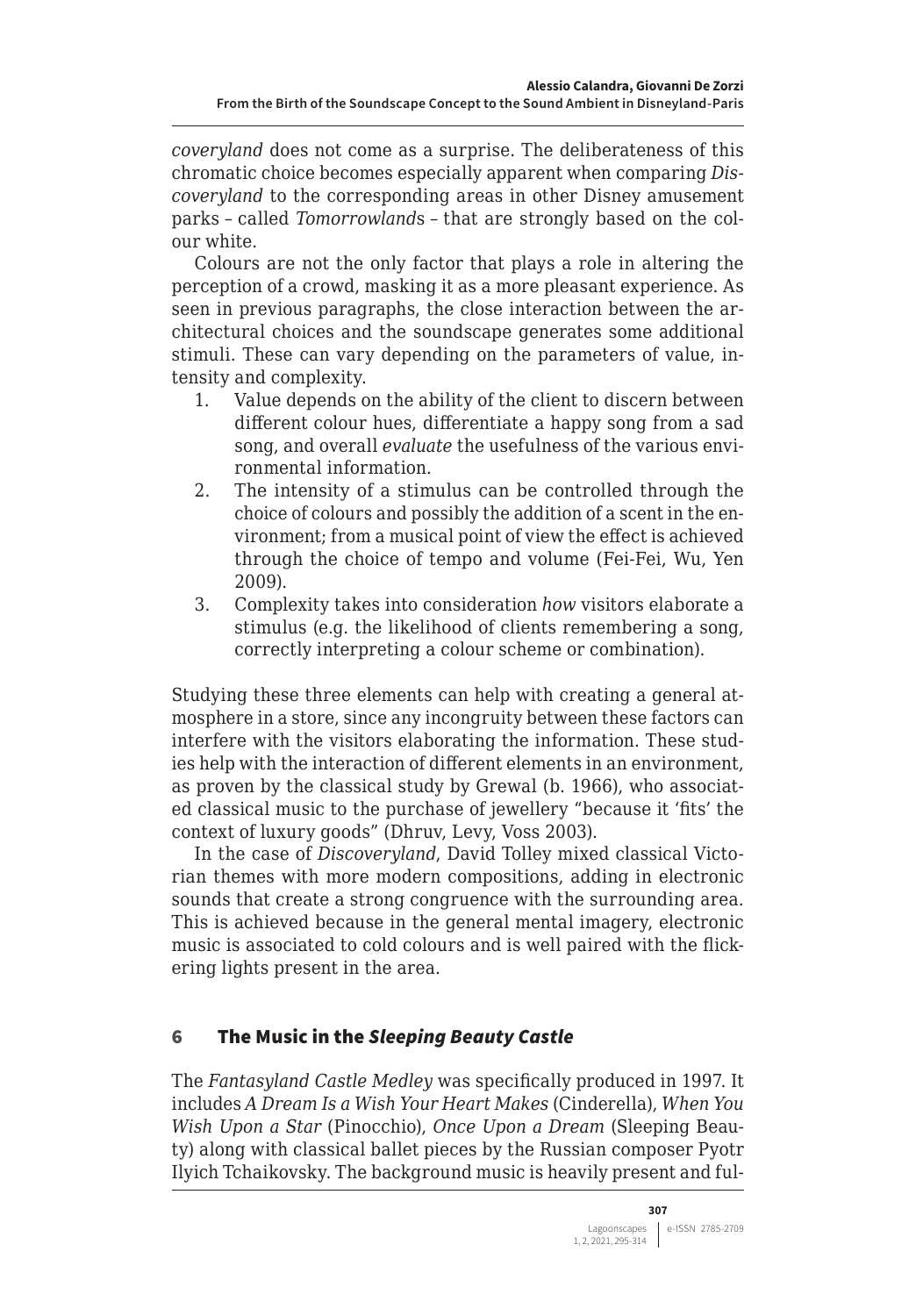<span id="page-13-0"></span>ly coherent with the architectural style of the Disney world. The creator of the medley unknowingly included a high variability of tempo, with songs switching between binary and ternary pace and ranging between 40-85 BPMs. This combination results in a pleasantly tranquil and relaxing environment, with an additional observed effect on the pace of the visitors: SPM (steps per minute) and BPMs are positively related, resulting in a faster walking pace when a song with higher BPMs is playing in the area.

# 7 *Fantasyland*'s Soundscape

One of *Fantasyland*'s strongest features is the sensorial stimulation that involves sight, smell, touch, and hearing. The most stimulated sense in the area is certainly sight, thanks to the heterogeneous architectural style. The visitors are visually overstimulated by the abundance of decorations, colours and finishes typical of the composite nature of *Fantasyland*.

Scents and fragrances in *Fantasyland* are few and mainly associated to sweets. In general, it is challenging to find a corpus of studies on the relationship between human behaviour and environmental olfactive stimuli. An experiment that can be considered relevant to the topic was conducted on the connection between the smell of the freshly baked panel and the increase in its sales. The scarce documentation is likely due to the fact that the reception of smell is highly depending on external factors, such as meteorological conditions and atmospheric pressure: a change in rain or wind direction can easily distort the perception of scents.

Touch might feel like a secondary sense, but the whole area was designed to be 'touched'. Visitors are encouraged to actively engage with the attractions; in fact, *Fantasyland* has the highest concentration of rides that require physical interaction with decorations (e.g. the Sword in the Stone), gadgets in the stores and even with the building themselves (e.g. wooden bridges, house bricks, trees etc.). No objects are packaged or put into protective glass cases.

From a sonic point of view, the area's soundscape is particularly rich: there is a variety of background music playing through speakers positioned around the walking paths and on garden decorations. However, *Fantasyland* still has some peaceful spots inside the stores that are less intense and were planned for human interaction. In these areas, the environment is filled by 'white noises', sounds coming from the service areas or from the working machinery of the rides.

Walt Disney intended to create something that would be equally fitting for children *and* their families, uniting them through an attempt to bring back childhood memories in the adults. The involvement of adult visitors into the Disney experience has played a crucial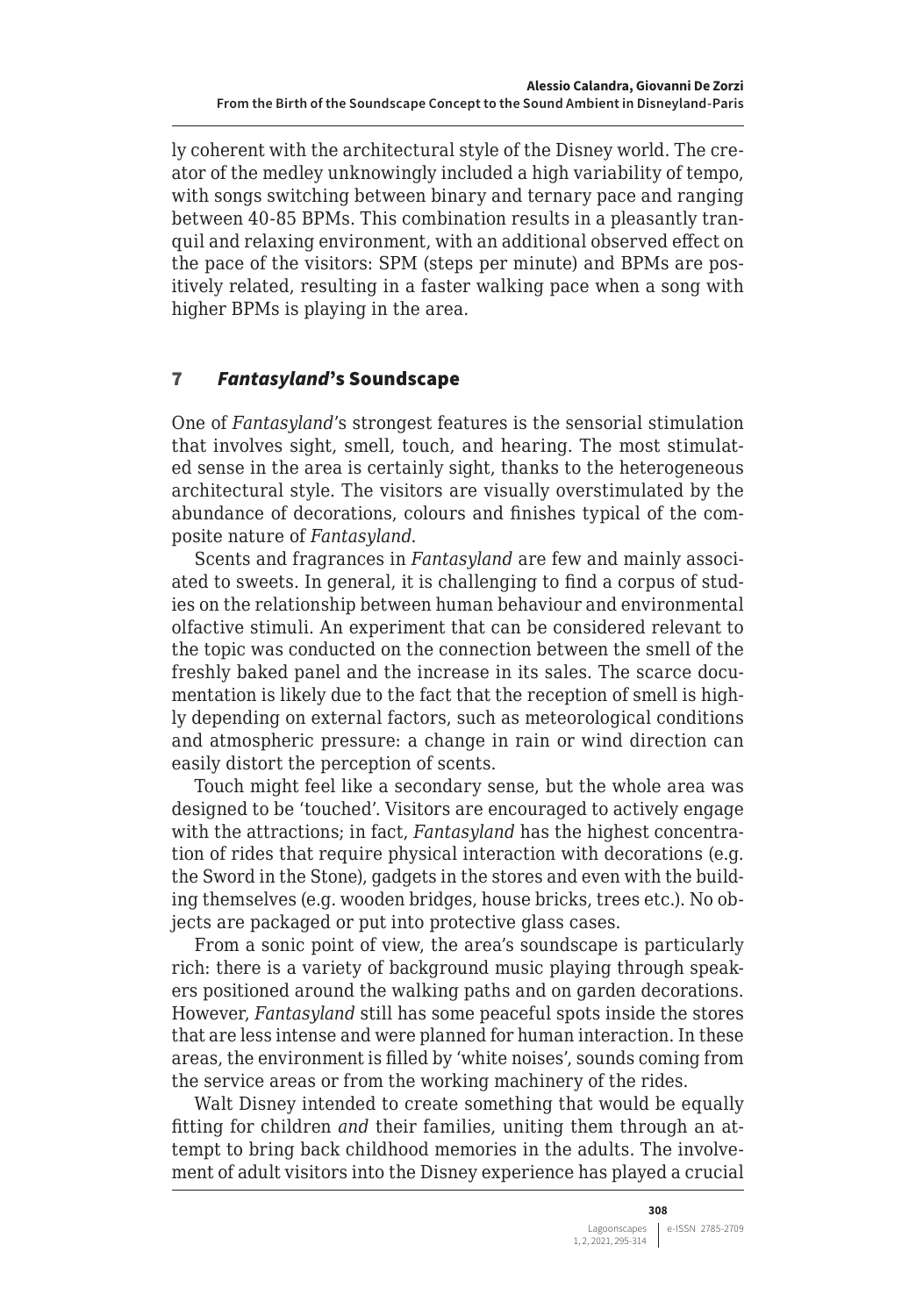role in the commercial success of Disney parks (Bryan 1995), and it would be safe to say that this attempt has been a success: only about 25% of overall visitors in *Disneyland* are children (Findlay 1940).

Animated movies use a language that is often pedagogical and filled with metaphors, but this does not happen in *Disneyland* – at least on a visual level – since the whole area is easily interpretable. This 'interpretive simplicity' is obtained through alteration of the dimensional scale of the buildings and a manipulation of visual perspective. The latter is important for an improved natural landscape: right angles are tighter, intersections and building sides are rounder. These modifications lead to a reduced perception of sharpness and rigidity, making the buildings less imposing and, consequently, resulting in a more comfortable experience of the visitors (Koenig 1994).

Walt Disney loved the process of miniaturisation that characterised many of objects of his childhood and was also a collector of smallscale reproduced objects. Applying the same principles of miniatures to *Disneyland*, Disney intended to appeal to the regressive instincts of adults. The same effect of 'infantilisation' is achieved in the parks through the technique of forced scalar perspective, in which:

- first floors in houses are about 90% (9/10) or the real model.
- second floors are 80% (7/8).
- third floors are 70% (5/8) (Bryman 1995).

This process is applied to the entire amusement park, but it is particularly noticeable in the *Main Street* and in *Fantasyland*, where everything – not just the buildings, but also trees, rivers, and trains – is 'shrunk'. This results is an environment that looks normal at a first glance, but still achieves a child-appealing result, with an effective 'infantilisation' of the visitor. This mix of elements (adult-like and child-like, realistic and fantastic) is reinforced by the pleasant feeling that adult visitors experience while discovering the thematic areas that make up every Disneyland park.

The combination of all these visual, auditory, tactile and olfactory stimuli positively influences the attitude of visitors towards the stores, amplifying the relationship between the internal designs and the merchandise.

According to a study by Steven M. Smith from the Texas A&M University, music plays an important role in memory and memorisation (Finke, Ward, Smith 1992). These findings confirmed previous research conducted by Weinberger in 1995, which demonstrated that playing the same background music during the studying process for an exam and the exam itself enhances the cognitive processes that are involved in recollection. On the other hand, playing different songs would minimise the ability to remember learned concepts (Weinberger 1995).

The fact that music has the ability to create links to memories through pre-rational processing is employed in *Fantasyland* for com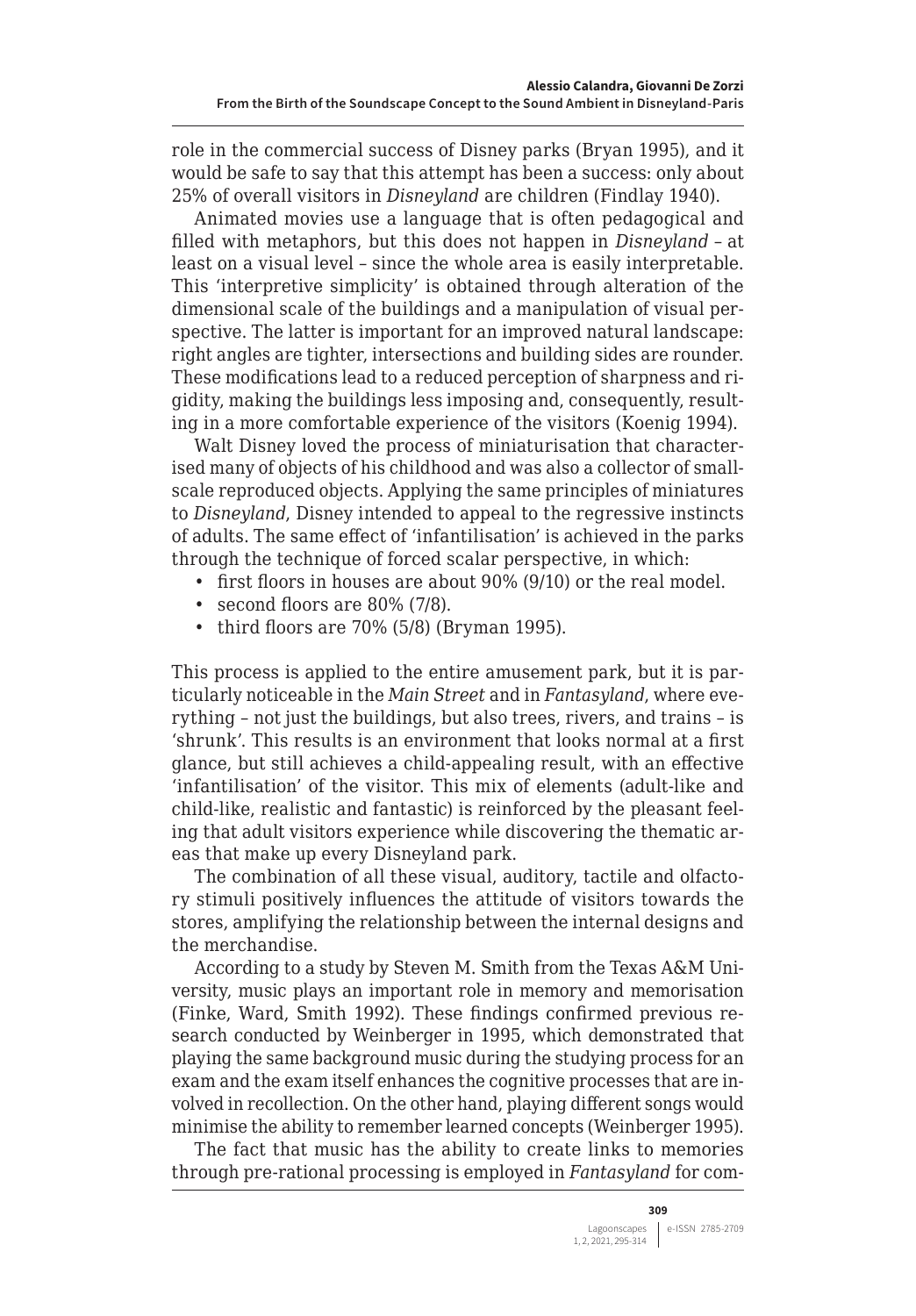mercial reasons: the aim is to communicate with the visitors at an emotional level and take advantage of their childhood memories. In order for music to become an effective communicative tool for purchases, it must absolutely interact with all physical senses, including touch, sight and smell. These are, coincidentally, the same senses children use when exploring the world.

Sensory stimuli play a critical role in memories and emotions linked to human experiences. This has been exploited by marketing companies through the concept of *sensory branding*, a sensory 'label' that is attached to products or to the products' brand. This strategy stimulates and improves imaginative and perceptive skills by creating emotional links between the buyer and the franchise. Sensorial stimuli can motivate the purchase-related behaviours of consumers, sparking their interest and allowing emotional responses to take over their rational thought processes (Weinberger 1995):

We accept the bird sounds coming out of the loudspeakers in Disney parks, and we may even buy a video of birds hopping about and chirping for our indoor cats. Perhaps we do so because these are components that fulfil the perfect illusion that we pay to become part of. Even though the sounds and smells may be artificial they are part of the real illusion. Authenticity within a sensory branding context can be pinned to four individual and very subjective factors. These four 'R's' will help you identify the authenticity of your sensory approach. They offer a starting point and serve as your authenticity guide. Real + Relevant + Ritual + Recital. (Lindstrom 2005, 115-16)

When the sensory experience is well orchestrated it can become extremely effective, and this is exactly what happens in *Fantasyland*: thanks to the alluring *ambiance*, visitors are willing to repeatedly visit the park in order to go through the same experiences again and again. An internal narration of previous experiences – built through the animated films by Disney itself – guides the stay of the visitors inside the park, creating a connection between previous and current emotions. "The experience of enjoying a great story is a powerful one that pulls in all of our senses and immerses us so that we feel as if we are actually living the story" (Healey 2008, 28).

This stimulation had a direct effect on consumerism and buying behaviour and cannot be only examined at a purely abstract level. It is not by chance that most of Disney's classic is concentrated in *Fantasyland*: the impact on visitors is enhanced by the personal history they have with the Disney brand and its products (Healey 2008). A generalised and collective *Sensory Branding* leads to such a sense of satisfaction that it consolidates the relationship between visitor/customer and the Disney franchise, characters, films, and all the mental associations to the name of the brand itself (Hellman 2009).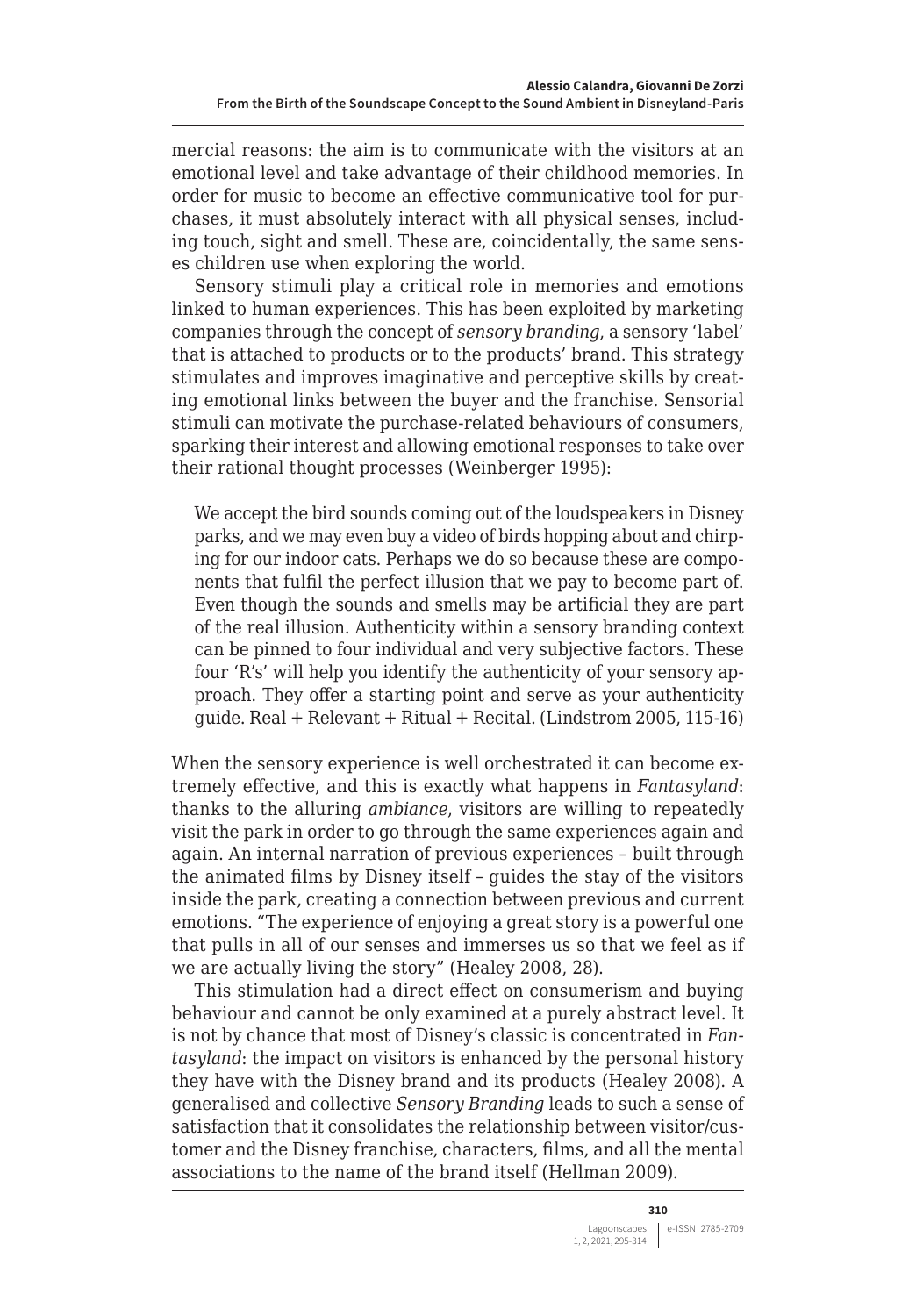#### <span id="page-16-0"></span>8 Concluding Remarks

The elements present in the thematic areas have a precise role and have been carefully disposed with the intention of creating a wellperceived impact. Massara and Pelloso (2006) have introduced the concept of *macro*, *meso* and *micro* environment in retail. *Macro* environment refers to all the variable elements outside of a store; *meso*  environment comprises those relative to the internal design of the building. Finally, *micro* environment refers to the elements with which clients come directly in contact, such as shelves and tabletops.

Disneyland has all three environments: *macro* includes the thematic areas, *meso* the variations in the lands (e.g. the pirate area in *Adventureland*, the 'Italy area' in *Fantasyland*) and *micro* refers to the hotel, the stores, and the rides.

This structure has a strong impact on the memories related to the visitors' experience, from *meso-*environmental elements (e.g. the floor and ceiling paint or finish) to *micro* environment elements (e.g. the product packaging, the shelves etc.). The overall judgement of these factors will be associated with the brand in the visitors' mind.

The sensorial experience will be mainly focused on the internal parts of the *meso* and *micro* environment, meaning what will be remembered (i.e. if the area was tidy, cared after, if the lighting was adequate etc.). The success of Disneyland strongly resides in the care for all these small details and the overall soundscape, always contextualised in order to create a more pleasurable buying experience for visitors.

Alessio Calandra

#### **Bibliography**

- Babin, B.J.K.; Hardesty, D.M.; Suter, T.A. (2003). "Color and Shopping Intentions: The Intervening Effect of Price Fairness and Perceived Affect". *Journal of Business Research*, 56(7), 541-51. [https://doi.org/10.1016/S0148-](https://doi.org/10.1016/S0148-2963(01)00246-6) [2963\(01\)00246-6](https://doi.org/10.1016/S0148-2963(01)00246-6).
- Baudrillard, J. (1983). *Simulations*. New York: Semiotext(e).
- Baum, A.; Davis, G.E. (1976). "Spatial and Social Aspects of Crowding Perception". *Environment and Behavior*, 8(4), 491-504. [https://doi.](https://doi.org/10.1177/001391657684003) [org/10.1177/001391657684003](https://doi.org/10.1177/001391657684003).
- Beatty, S.; Ferrell, E. (1998). "Impulse Buying: Modeling Its Precursors". *Journal of Retailing*, 74(2), 169-91. [https://doi.org/10.1016/S0022-](https://doi.org/10.1016/S0022-4359(99)80092-X) [4359\(99\)80092-X](https://doi.org/10.1016/S0022-4359(99)80092-X).
- Bellizzi, J.A.; Crowley, A.E.; Hasty, R.W. (1983). "The Effects of Colour in Store Design". *Journal of Retailing*, 59(1), 21-45.
- Berlyne, D.E. (1971). *Aesthetics and Psychobiology.* New York: Appleton-Century-Crofts.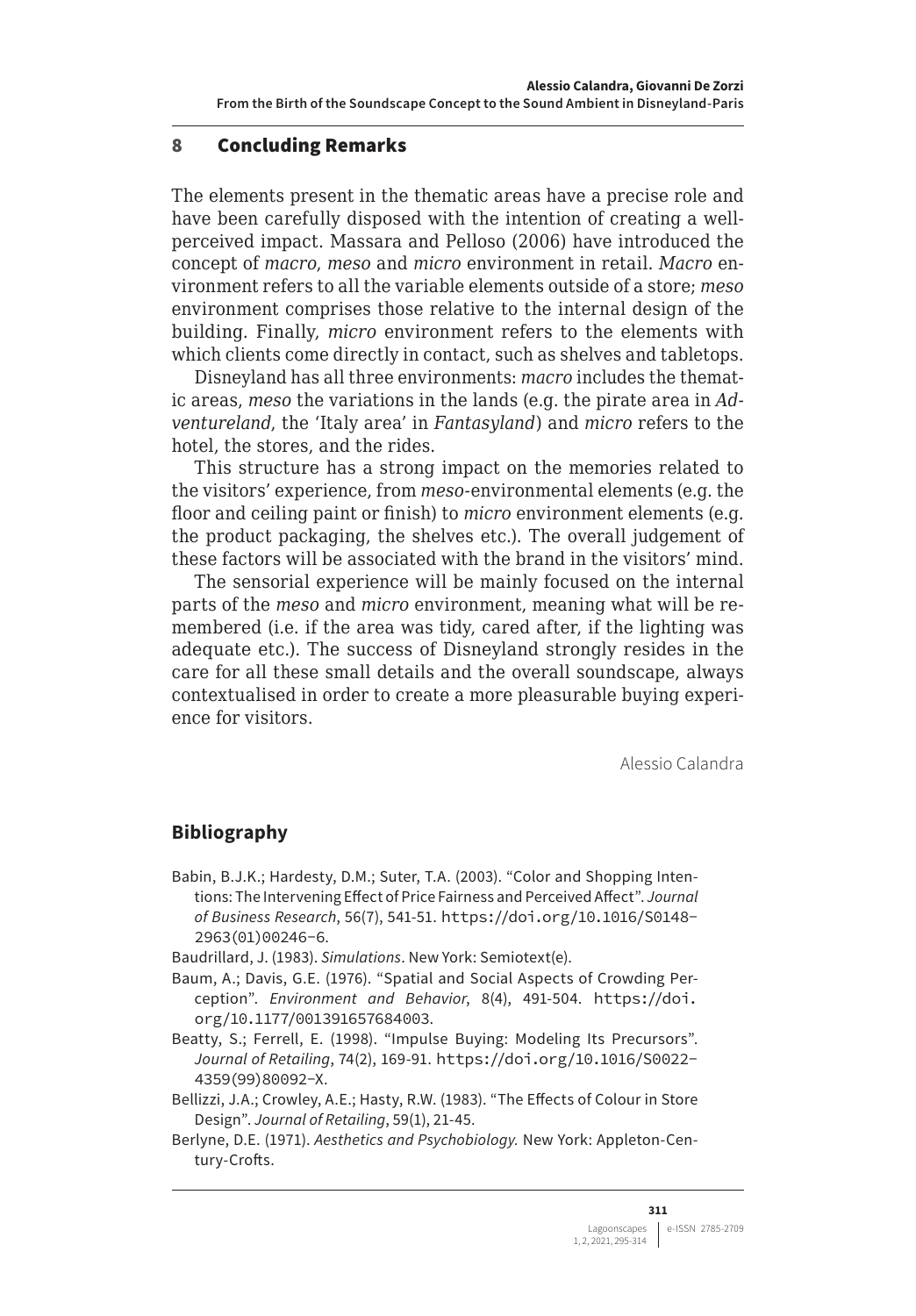Berlyne, D.E. (1974). *Studies in the New Experimental Aesthetics*. New York: Wiley.

Bryman, A. (1995). *Disney and His Worlds*. London: Routledge.

Crowley, A.E. (1993). "The Two-Dimensional Impact of Color on Shopping". *Marketing Letters*, 4, 59-69. <https://doi.org/10.1007/BF00994188>.

Eco, U. (1977). *Dalla periferia dell'impero*. Milano: Bompiani.

*Disneyland Paris de A á Z* (2017). Paris: Euro Disney S.C.A.

Fei-Fei, C.; Wu, C.-S.; Yen, D.C. (2009). "The Effect of Online Store Atmosphere on Consumer's Emotional Responses: An Experimental Study of Music and Colour". *Behaviour & Information Technology*, 28(4), 323-34. [https://doi.](https://doi.org/10.1080/01449290701770574) [org/10.1080/01449290701770574](https://doi.org/10.1080/01449290701770574).

Finke, R.A.; Ward, T.B.; Smith, S.M. (1992). *Creative Cognition: Theory, Research & Applications* Cambridge (MA): MIT Press.

Harrell, G.D.; Hutt, M.D.; Anderson, J.C. (1980). "Path Analysis of Buyer Behavior Under Conditions of Crowding". *Journal of Marketing Research*, 17, 45-51.

Healey, M. (2008). *What is Branding?*. Brighton: RotoVision. [https://doi.](https://doi.org/10.2307/3151115) [org/10.2307/3151115](https://doi.org/10.2307/3151115).

Hellman, A.; Des Grippes, J.; Gobé, M. (2009). *On the Emotional Brand Experience*. Beverly: Rockport Publishers.

Hench, J. (2008). *Designing Disney. Imagineering and Art of the Show*. New York: Disney edition.

Hui, M.K.; Bateson, J.E.G. (1991). "Perceived Control and the Effects of Crowding and Consumer Choice on the Service Experience". *Journal of Consumer Research*, 18, 174-84. <https://doi.org/10.1086/209250>.

(The) Imagineers (2009). *Walt Disney. Imagineering*. New York: Disney Edition.

Koenig, D. (1994). *Mouse Tales: A Behind-The-Ears Look at Disneyland*. Black Eagle: Bonaventure Press.

Krause, B. (2012). *The Great Animal Orchestra: Finding the Origins of Music in the World's Wild Places*. Boston: Little Brown.

Lindstrom, M. (2005). *Brand Sense: How to Build Powerful Brands Through Touch, Taste, Smell, Sight and Sound*. New York: The Free Press.

Massara, F.; Pelloso, G. (2006). "Investigating the Consumer-Environment Interaction Through Image Modeling Technologies". *The International Review of Retail, Distribution and Consumer*, 16(5), 519-31.

Mattila, A.S.; Wirtz, J. (2001). "Congruency of Scent and Music as a Driver of Instore Evaluations and Behavior". *Journal of Retailing*, 77, 273-89. [https://](https://doi.org/10.1016/S0022-4359(01)00042-2) [doi.org/10.1016/S0022-4359\(01\)00042-2](https://doi.org/10.1016/S0022-4359(01)00042-2).

McClelland, D.C. (1951). *Personality*. New York: William Sloane Associates.

McKinney, W.J. (1996). "Prediction and Rolston's Environmental Ethics: Lessons from the Philosophy of Science". *Science and Engineering Ethics*, 2(4), 429-40. <https://doi.org/10.1007/BF02583929>.

Milliman, R.E. (1986). "The Influence of Background Music on the Behavior of Restaurant Patrons". *Journal of Consumer Research*, 2, 286-9.

Relph, E. (1976). *Place and Placelessness*. London: Pion.

Schafer, R.M. (1977). *The Tuning of the World: Toward a Theory of Soundscape Design*. Philadelphia: University of Pennsylvania Press.

Southwort, M. (1969). "The Sonic Environment of Cities". *Environment and Behaviour*, 1(1), 49-70.

Singh, S. (2006). "Impact of Color on Marketing". *Management Decision*, 44(6), 783-9. <https://doi.org/10.108/00251740610673332>.

Smith, D. (2001). *The Quotable Walt Disney*. New York: Disney Editions.